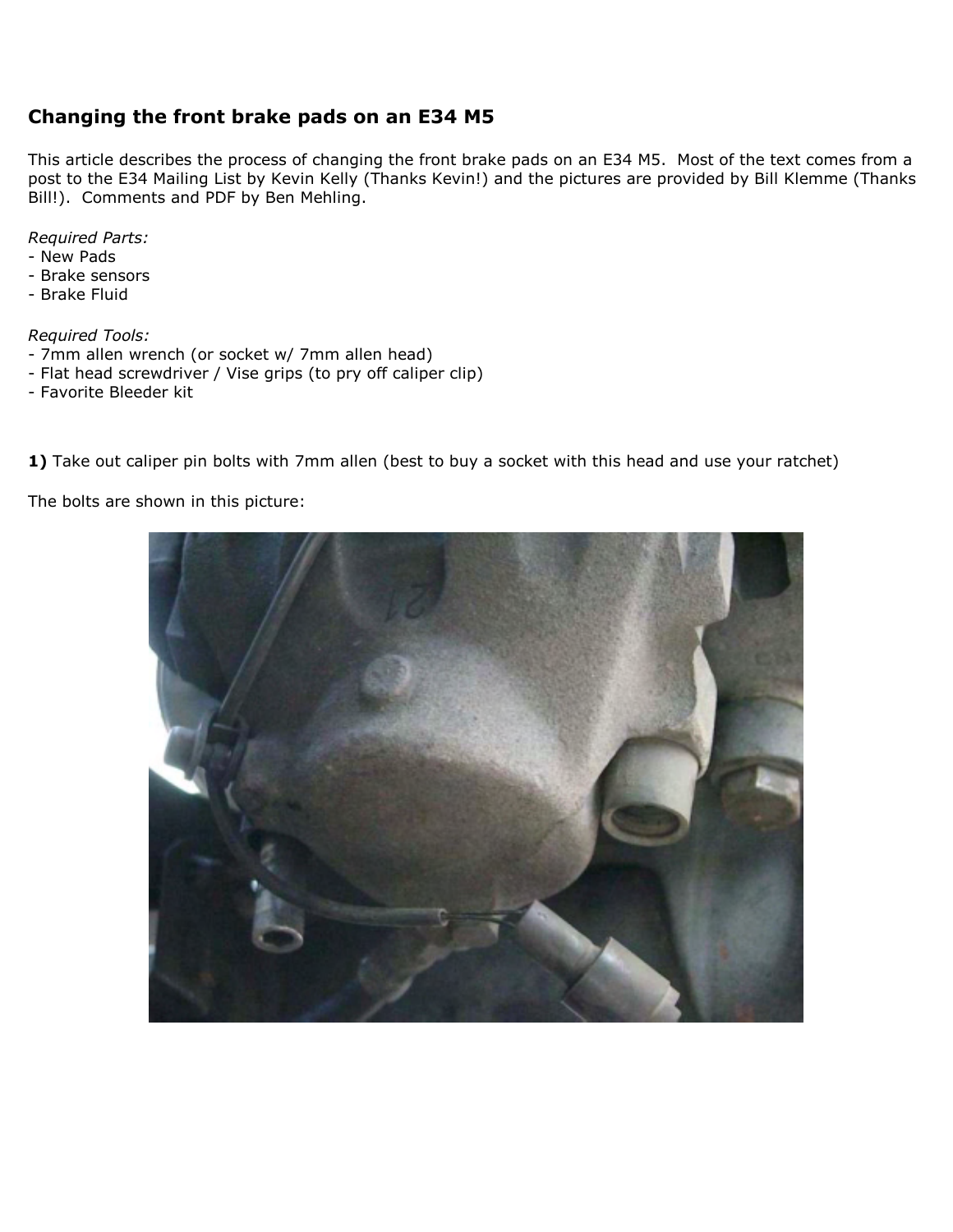And the bolts after they have been removed are shown below:



**2)** Use your pliers or a screwdriver to pull the pad clip/spring of the front of the caliper. I just grab it, pull it towards the front and twist a bit -- it pops right off.

**3)** Disconnect the brake sensor wire if you are doing that side.

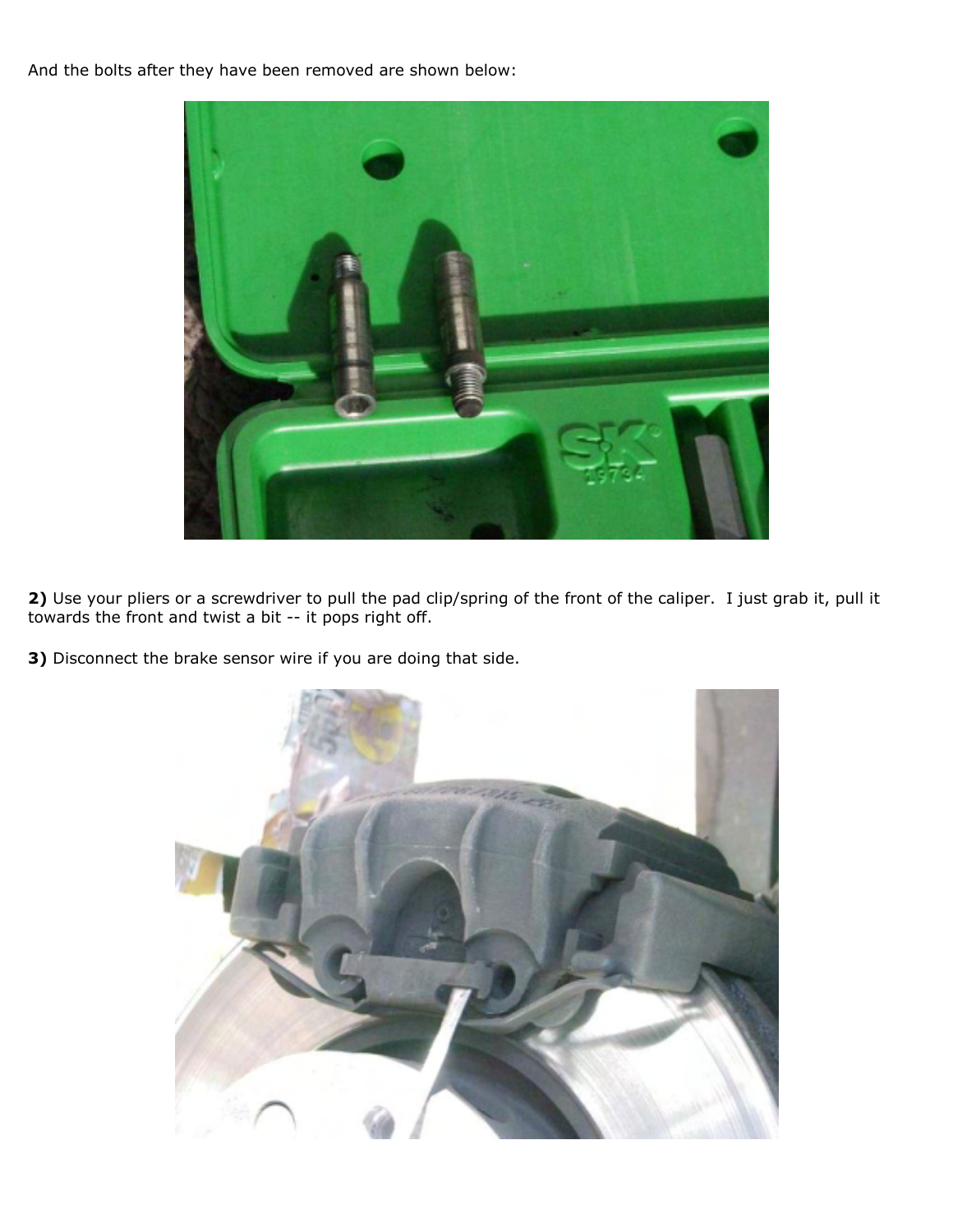**4)** At this point, you should be able to wiggle the caliper off the bracket by pulling away from the rotor. Have a box or spare jack stand handy to rest the caliper on so you don't stress the hose.



If it doesn't come away easily, then hook up a clear hose and a jar to the bleeder valve as in the picture below, and loosen the bleeder valve. Pulling the caliper against the rotor will push the piston back into the caliper, and allow you to pry the caliper off.